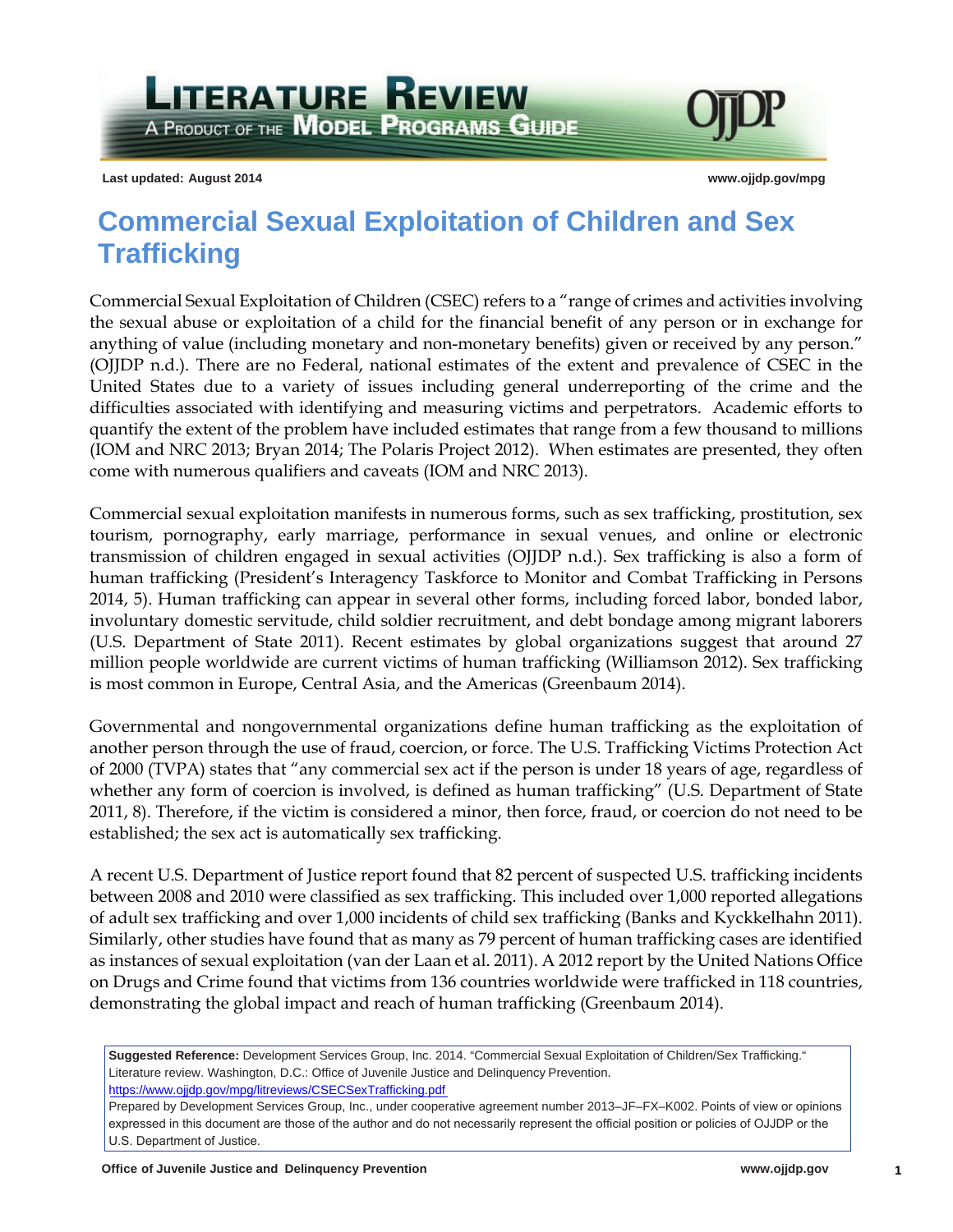# **Antitrafficking Legislation**

 evaluation tool that rates nations on their efforts and ability to end human trafficking. Through the U.S. comply with U.S. antitrafficking policies (Goodey 2008). Tier 1 is given to nations that comply with U.S. from the U.S. government, which affect nonhumanitarian and non-trade-related aid (Goodey 2008). The Trafficking Victims Protection Act (TVPA) a law enacted to end human trafficking. It provides an Department of State, each country is assigned a "tier" that is used to measure how individual nations antitrafficking polices, and Tier 3 is the lowest ranking, assigned to nations with the lowest level of compliance. Designation as a Tier 3 nation can have serious consequences and can lead to sanctions

 of victims; and Prosecution of trafficking offenders (U.S. Department of State 2011; President's prosecution elements of the "3 Ps" approach are rooted in the victim-response model to human Additionally, the TVPA sets a minimum standard for countries to follow as they strive to actively combat trafficking through the use of a "3 Ps" paradigm: Prevention of human trafficking; Protection Interagency Taskforce to Monitor and Combat Trafficking in Persons 2014). The prevention and trafficking. Responding to the needs of trafficking victims is generally less complicated compared with trying to resolve the root causes of human trafficking, which often include unequal economies or conflicts and war (Goodey 2008).

The U.S. Congress has reauthorized TVPA four times. The most recent reauthorization, which was part of the Violence Against Women Reauthorization Act of 2013, includes a particular focus on sex trafficking of minors (President's Interagency Taskforce to Monitor and Combat Trafficking in Persons 2014).

 These "3 Ps" are also included in the Palermo Protocol, an anti-trafficking law created by the United including the United States, have ratified and implemented the Palermo Protocol. Nations, that resembles the TVPA. The Palermo Protocol emphasizes "effective action to prevent and combat trafficking in persons… [it] includes measures to prevent such trafficking, to punish the traffickers, and to protect the victims of such trafficking" (U.S. Department of State 2011). The protocol requires the prohibition and punishment of all human trafficking crimes. A majority of nations,

 Since the implementation of this protocol, the numbers of prosecutions and convictions for human trafficking has steadily risen worldwide, with 6,017 prosecutions and 3,319 convictions in 2010, almost 2,000 more combined prosecutions and convictions than in 2008 (U.S. Department of State 2011). The Palermo Protocol and the TVPA are international examples of measures that can be used to combat trafficking and legal precedents requiring state parties to act and be accountable for ending CSEC and Sex trafficking.

### **Characteristics of CSEC and Sex Trafficked Children**

 and extreme measures taken by exploiters to hide their victims and their crimes (Walker 2013; Identifying victims of CSEC and sex trafficking, can be difficult because of a general lack of public awareness about the issue; the reluctance of many exploited children to identify themselves as victims; President's Interagency Taskforce to Monitor and Combat Trafficking in Persons 2014). On average, children first fall victim to CSEC between ages 12 and 14 (Adams, Owens, and Small 2010; Greenbaum 2014). Many youth CSE victims tend to come from vulnerable populations with a serious history of previous abuse. Some research suggests victims are now increasingly younger because exploiters are worried about contracting HIV or AIDS from victims (Adams, Owens, and Small 2010). Research on people who are trafficked shows that victims (juvenile and adult) come from all backgrounds, sexes,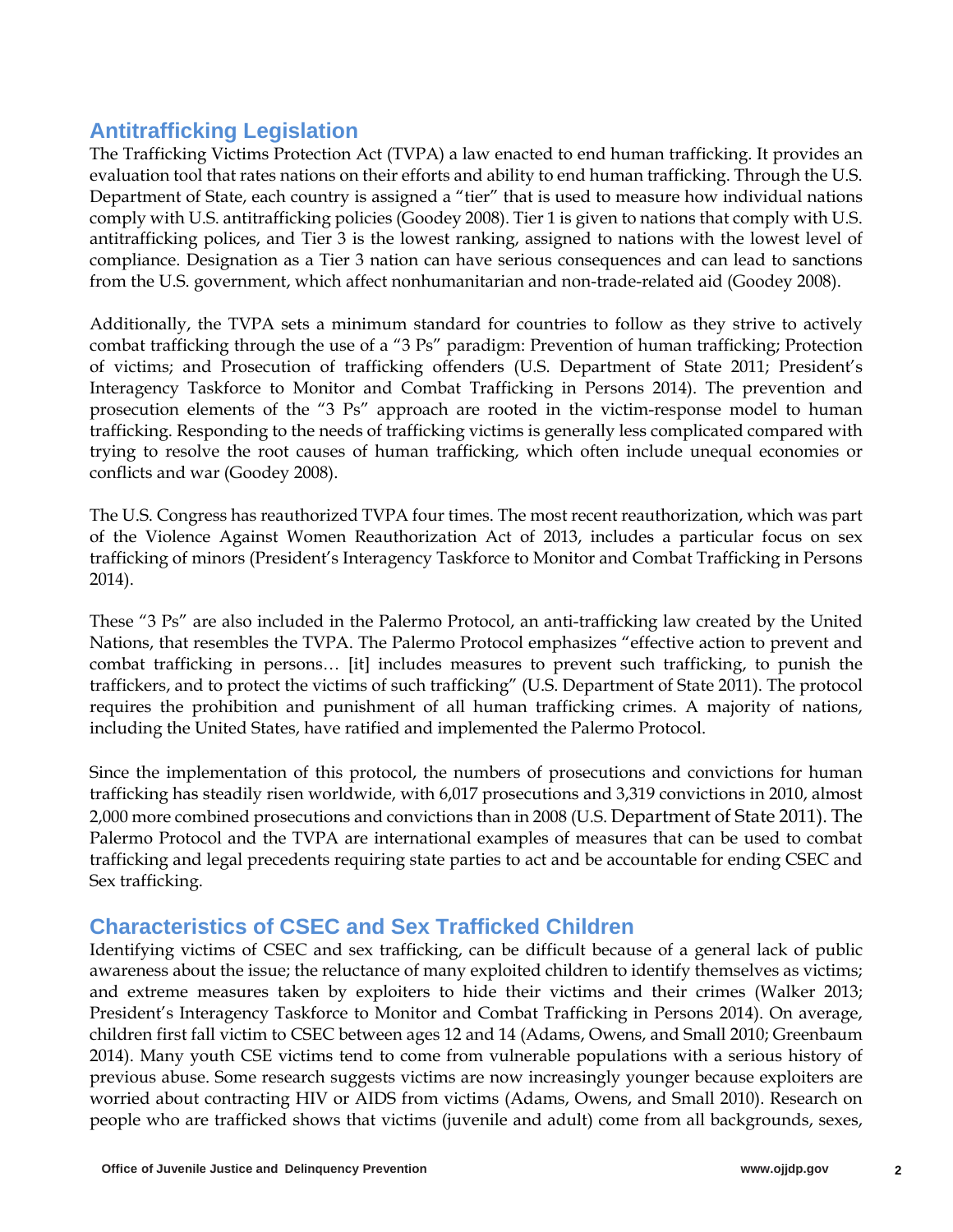of suspected human trafficking incidents, almost 95 percent of sex trafficked victims were female. Over of Hispanic/Latino origin, and one third were black/African American. The vast majority of sex nations, and economic levels. In a 2011 report by the Bureau of Justice Statistics on the characteristics half (54 percent) were 17 years of age or younger. About one fifth of the victims were white, one fifth trafficking victims were U.S. citizens or permanent U.S. residents (approximately 77 percent), while less than 15 percent were undocumented or qualified aliens (Banks and Kyckkelhahn 2011).

 exploited youth to have been victims of child abuse and they are also 28 times more likely to be arrested The degree of traumatization experienced by CSEC victims is well documented. Sexually exploited persons suffer from high rates of posttraumatic stress disorder (PTSD), Stockholm Syndrome, memory loss, aggression, fear, depression, anxiety, hostility, anger issues, sexually transmitted disease/infection (STD/STI), physical trauma from beatings, and emotional and psychological trauma from engaging in unwanted sex (Greenbaum 2014; Cohen, Edberg, and Gies 2011; Raymond and Hughes 2001; Hughes 1999). Furthermore, minors exploited through prostitution are 70-90 percent more likely than nonfor prostitution in their lifetime (Goodman and Laurence N.d.). CSEC victims often suffer extreme shame about their experiences and they may face the stigma associated with being "sexually promiscuous" (Walker N.d.).

 vulnerability to CSEC. The individual level factors include sexual or physical abuse or maltreatment, being a runaways or homeless, system-involvement, such as with the juvenile justice and child welfare rates of poverty, live in high-crime neighborhoods/environments, have increased rates of mental health Many risk factors at the societal, community, relationship, and individual levels increase youths' systems, being lesbian, gay, bisexual, or transgender, substance abuse, earlier pubertal maturation, and early adversity experiences (IOM and NRC 2013). In addition, CSEC victims also tend to suffer higher issues and higher rates of substance abuse/use or parents who abuse/use substances, and are less likely to be educated or exposed to employment opportunities (Bryan 2014). Societal risk factors include glorification of pimp culture, objectification of women and girls, gender bias, and widespread use of Internet and social media (Greenbaum 2014). Environmental risk factors that allow for higher rates of CSEC and sex trafficking of children include geographical areas with large and international airports, large transient male populations, community violence, street-involved culture/economy, and higher rates of prostitution (Greenbaum 2014).

 for involvement in CSE as girls, such as child maltreatment and family violence (IOM and NRC 2013). Although research has indicated that most CSEC victims tend to be girls, in recent years the literature has expanded to recognize the victimization of men and boys. While research is limited on male victims of CSEC, new studies suggest that the number of boys and girls involved in child sex trafficking is likely to be similar in numbers (Walker 2013; Greenbaum 2014). A study in New York City found that 40 percent of CSEC cases in the city involved male victims (Bryan 2014). The gender disparity in awareness and research could be due to the fact that boys are less likely to be identified as commercially sexually exploited or at risk for victimization (Walker 2013; Bryan 2014). Currently, very few organizations provide services for boys and young men who are victims of sexual exploitation. Consequently, few resources provide valuable information about exploitation of boys and young men. It is known that many CSE boys are homeless or runaways and are significantly less likely than girls to have a pimp or other adult exploiting them (Walker 2013). Boys and young males likely share many of the risk factors

# **Theoretical Foundation**

A majority of jurisdictions in the United States treat child victims of sex trafficking as offenders (Epstein and Edelman 2013). Girls are often picked up for prostitution and then charged for selling sex or other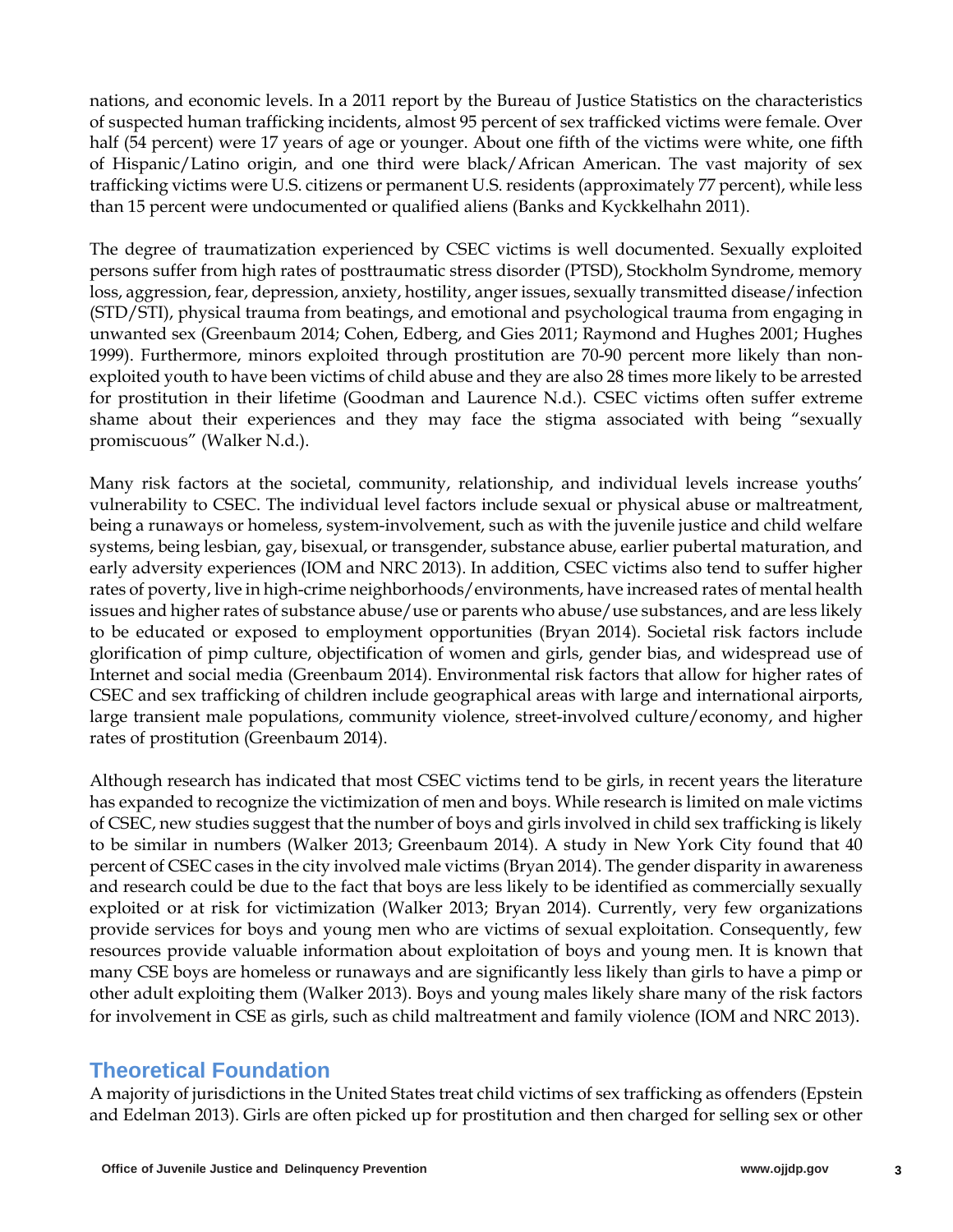prevailing views when examining prostitution: the view of prostitution as inherently bad and the belief related offenses. They are kept in custody and often have little to no access to a support system or treatment options (Epstein and Edelman 2013). This punitive treatment of CSEC and trafficked victims can be traced back to how prostitution is viewed in many cultures. A literature review suggests two that it should be decriminalized (Cohen, Edberg, and Gies 2011).

Those who see prostitution as immoral tend to operate under an "oppression" paradigm in which prostitution and sex work is seen as degrading and a prime example of patriarchal aggression and domination (Cohen, Edberg, and Gies 2011). This perception is further demonstrated by the choice of terms used to describe women and youths engaged in sex work, such as "victim," "survivor," and "prostituted persons." The 'prostitution as oppression' paradigm categorically denies prostitution as legitimate work, suggesting that entering into sex work cannot be a rational choice.

 Conversely, those who support legalization of prostitution see it from an "empowerment perspective." Edberg, and Gies 2011) and is essentially seen as another good that can be purchased. Proponents of exploitation, and/or coercion, but this view also accepts that selling sex as a commodity can be a From this view, sex work becomes equivalent to all other types of economic transactions (Cohen, this approach use different terminology from those favoring the oppression paradigm. For example, those in the sex industry are referred to as "sex workers" or "providers" (Cohen, Edberg, and Gies 2011). The empowerment paradigm accepts that these individuals face dangerous situations, abuse, rational and legitimate choice for those who choose to engage in it.

 girls as rationally choosing to engage in selling their bodies for sex. As Epstein and Edelman (2013) (Epstein and Edelman 2013). In recent years there has been a movement in the academic and treatment The judicial system often seems to follow the empowerment paradigm system and views these young note, many trafficked girls may not even see themselves as victims initially. They may not conform to the stereotypical image of how a "victim" looks. With the empowerment model, the system sends CSEC victims into the juvenile justice system on prostitution or other related charges. Instead of receiving treatment for their abuse, they are treated punitively, which creates a higher risk for revictimization community to recognize commercially exploited children and youth as victims, reflected in the use of such language as "sexually exploited children," "trafficked children," or "sex trafficked children" (Greenbaum 2014).

# **Pathways to Commercial Sexual Exploitation of Children**

Commercial sexual exploitation of children creates a culture that perceives children as commodities that can be bought and sold with little regard for their well-being. In many cases of CSEC and child sex trafficking, victims are exploited through more than one form of abuse. For example, predators may take pornographic images of children, sell those images to other child sex abusers, or use the pictures to advertise the victim for sexual services (Walker N.d.).

 Research suggests several common manners of entry for CSEC victims. In addition to the risk factors mentioned above (Epstein and Edelman 2013; IOM and NRC 2013), other CSEC cases begin when family members trade or sell a child for drugs and/or money. In addition, a growing number of CSEC and child sex trafficking incidents occur through peer recruitment (Greenbaum 2014; Adams, Owens, and Smalls 2010).

A combined study from Mexico, the United States, and Canada on CSEC found that several core factors often fuel this phenomenon: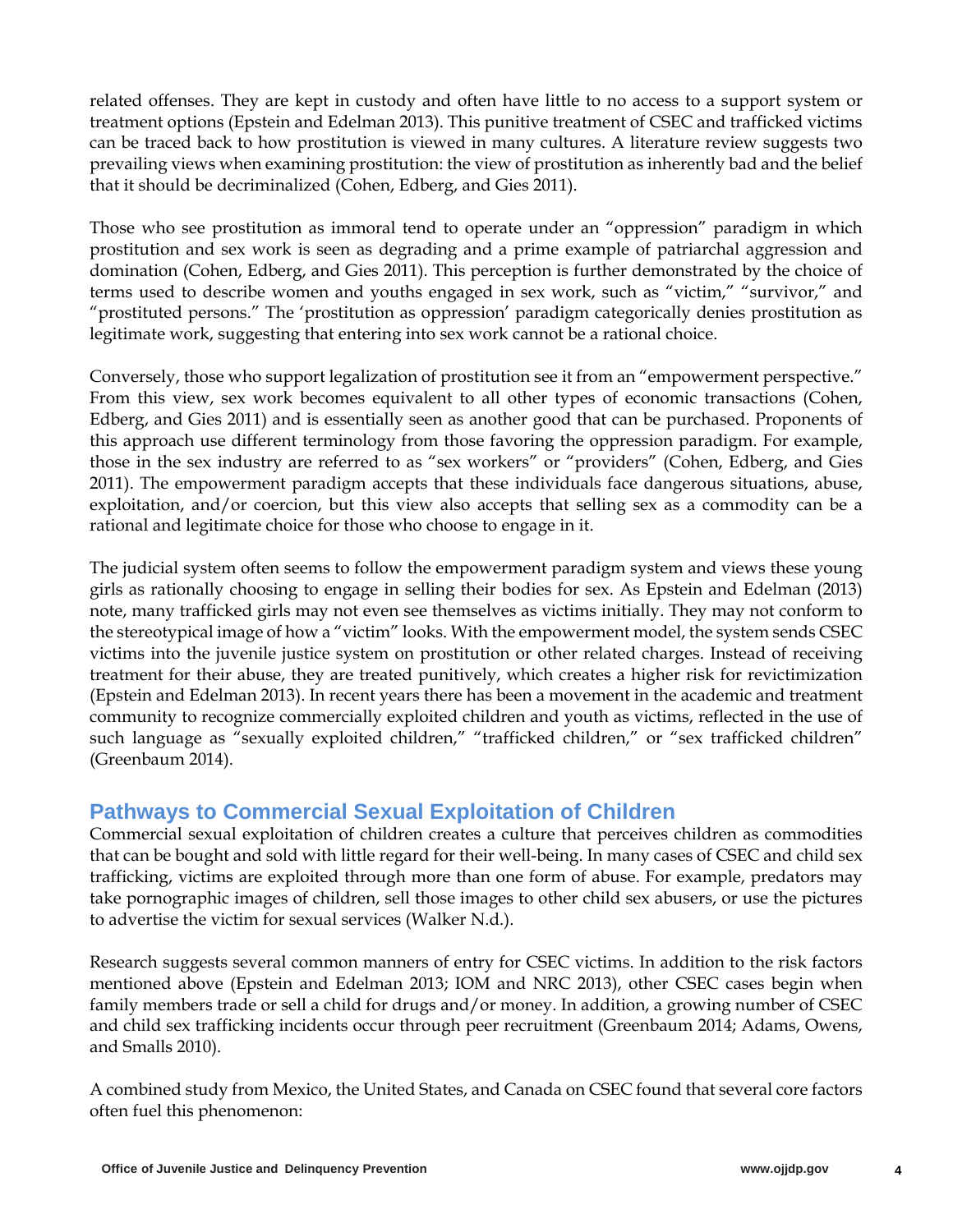with high concentrations of street youth; 3) prior history of child sexual abuse and 1) Reliance on prostitution by runaway and thrown-away children to provide for their subsistence needs; 2) preexisting adult prostitution markets in communities child sexual assault; 4) poverty; 5) large numbers of unattached and transient males in communities, including military personnel, truckers, conventioneers, and sex tourists; 6) for some girls, membership in gangs; 7) promotion of juvenile prostitution by parents, older siblings, and boyfriends; 8) recruitment of children by organized crime units for prostitution; and increasingly, 9) illegal trafficking of children for sexual purposes to the United States from developing countries in Asia, Africa, Central and South America, and Central and Eastern Europe. [Estes and Weiner 2001, 2]

"Survival sex" is another type of entry into commercial sexual exploitation, where sex is exchanged for necessities such as food or housing. Gang involvement is another common entry for girls into sexual exploitation. Girls are seen as having little to no value other than how they can be used, such as for the sexual gratification of male gang members (IOM and NRC 2013).

 exploit victims through promises of love, food, money, or shelter (Epstein and Edelman 2013). Several kidnapped and held against his or her will. This type of pimp is likely to use violence and intimidation Once he has charmed and manipulated them, he then introduces the idea of selling sex (Kennedy et al. Traffickers (commonly called "pimps") play another large role in the recruitment and subsequent sexual exploitation of children. They prey upon children from disadvantaged homes/settings and different types of pimps participate in CSEC. The term "gorilla pimp" is used when a child has been to force victims to comply (Kennedy et al. 2007). The "Romeo pimp" is also referred to as the "boyfriend pimp." He will use courtship techniques to romance girls and make them feel special and appreciated. 2007).

 encouragement, need for social acceptance, and previous childhood trauma. The report assessed pimps fraud when recruiting, managing, and retaining control over their "employees." Pimps used tactics The Urban Institute study also found that the widespread availability and use of the Internet created The Urban Institute reported how young women and girls are recruited into the commercial sex industry (Dank et al. 2014). Analysis of information gathered from eight major U.S. cities suggested that women and girls entered the commercial sex industry as a result of economic need, family and peer and their recruitment strategies and found that pimps used many different kinds of coercion, force, and such as promising material comforts; feigning romantic interest; creating mutually dependent relationships between pimp and employee; using physical violence, emotional abuse, or sexual abuse; and manipulating individuals already under the pimp's control to recruit and manage other employees. new ways for pimps to recruit and advertise employees (Dank et al. 2014).

#### **Outcome Evidence**

Outcome evidence on prevention and intervention programs for minors at risk or exposed to CSEC is limited (IOM and NRC 2013; President's Interagency Taskforce to Monitor and Combat Trafficking in Persons 2014). Available research tends to focus on adults who are commercially and sexually exploited and is skewed towards those who engage in street prostitution, which represents only a small fraction of CSEC victims. The research base has been able to provide push/pull factors that contribute decisions to enter into CSE.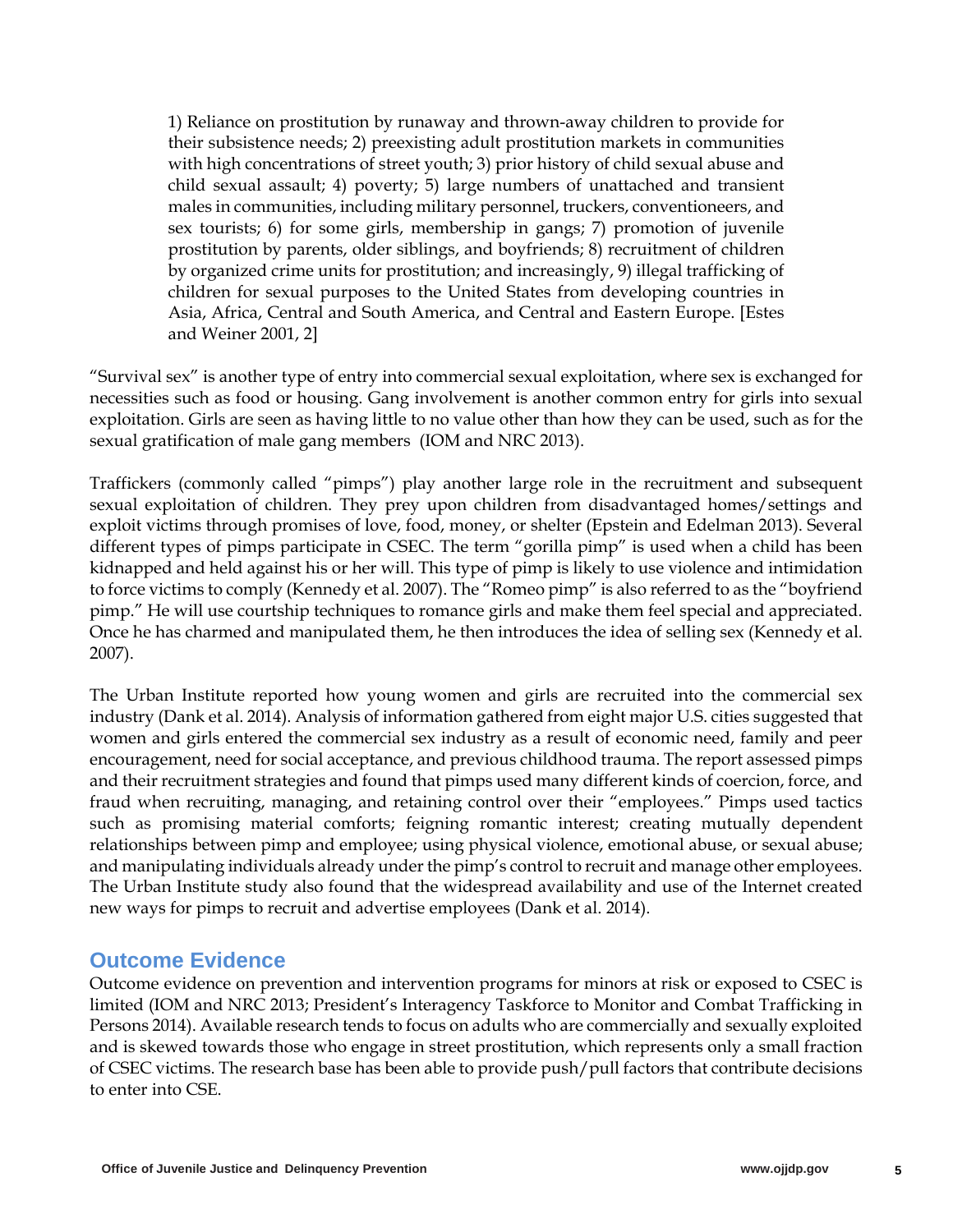directly confront the demand created by individuals who seek to abuse and sexually exploit children A 2013 Institute of Medicine (IOM) and National Research Council (NRC) report on commercial sexual exploitation and sex trafficking of minors in the United States found that CSE and sex trafficking of minors creates serious short and long-term problems, not just for children being abused but also for affected families, communities, and society. The report noted that while efforts to prevent CSE of minors are essential, actual prevention programs are largely absent. Furthermore, programs that identify victims and respond to their unique needs are beginning to emerge, but at present are still largely insufficient, uncoordinated, under-supported financially and on the community level, and under-evaluated. The study called for collaborative approaches to meet all aspects of identifying, rescuing, treating, and ending CSEC. Finally, the report authors strongly emphasized the need to (IOM and NRC 2013).

In 2011 the Campbell Collaboration conducted a systematic review of prevention and intervention strategies that are used to reduce sexual exploitation in human trafficking. The evaluation focused on instances of cross-border trafficking for sexual exploitation. The researchers found that out of 19,398 citations focusing on sex trafficking, only 4 studies presented evaluation research. Of these four, none met the requirements of Level 3 on the Maryland Scientific Methods Scale (SMS) (a Level 3 on the SMS scale requires that studies use a controlled design with both pretest and posttest measures and comparable control conditions). According to the review authors, "no substantive conclusion about the effectiveness can be made, resulting in neither support nor rejection of present anti-trafficking initiatives" (van der Laan et al. 2011, 24). Little is known regarding which programs are effective or ineffective for treating victims of human trafficking for sexual exploitation.

 abused or traumatized. However, relatively few programs (including those discussed below) have training programs. A few examples exist of evidence-based prevention and treatment programs for youth who are sexually specifically focused on researching the impact of services on CSEC. One of the first implementations on the local, national, and global levels has been to educate lawmakers, judicial members, communities, and treatment providers about CSEC and child sex trafficking through the use of targeted and specific

#### *Training on Human Trafficking*

 policies for their members. Additionally, these organizations developed and regularly implement As of 2012, only 700 cases of trafficking suspects have been prosecuted federally. Furthermore, "only Organizations such as the United Nations, the North Atlantic Treaty Organization, and the Organization for Security and Co-Operation in Europe have made efforts to combat human trafficking (U.S. Department of State 2011). All three organizations implemented zero-tolerance human trafficking trainings for their staff on how to recognize, combat, and prosecute human trafficking crimes. However, a large gap still remains between the actual training of individuals and the implementation of intervention strategies identified in those trainings. Specifically, there is a huge disparity in the prosecution of traffickers. A study conducted by Farrell and colleagues (2012) found while the U.S. Department of Justice had received a substantial increase in its budget as an effort to fund the prosecution of federal human trafficking cases, just a small number of prosecutions continued to occur. 18 states had brought forward prosecuting charges under state human trafficking statutes" (Farrell et al. 2012, 5).

Farrell and colleagues discovered several factors that discouraged prosecutions of suspected human traffickers on the federal and state levels, including 1) low awareness among law enforcement, prosecutors, judges, and jurors about the crime of human trafficking, 2) victims' needs were often unmet and they lived in great fear for their lives or the lives of families and friends, discouraging them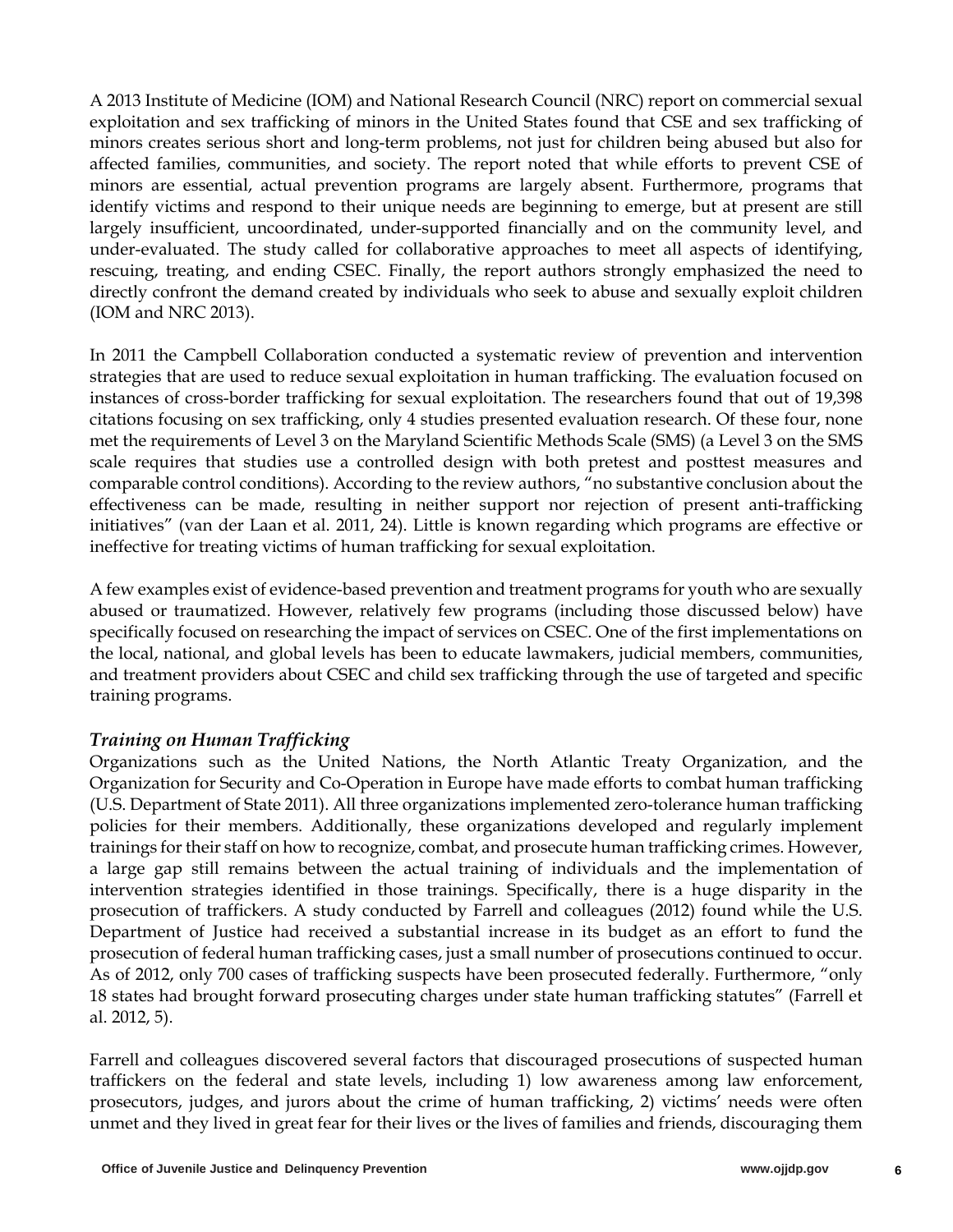against human trafficking victims, who were often seen as responsible for their own victimization, 4) general lack of knowledge among state and federal police and prosecutors about the existence and from testifying against their traffickers, 3) negative attitudes from prosecutors and law enforcement requirements of state and federal human trafficking laws, and 5) serious state prosecutorial inexperience using new state human trafficking laws.

A 2008 study by Newton, Mulcahy, and Martin on finding victims of human trafficking found similar results from a survey of law enforcement and prosecutors from 60 counties across the United States. The authors reported confusion and lack of awareness among respondents about anti-trafficking statutes and the characteristics and elements of trafficking. The report also included an examination of records on human trafficking cases from four sites. Although recordkeeping to track investigations was incomplete, available data suggested that in the jurisdictions with specialized training, investigators appeared to write well-detailed reports, even when cases were later identified as not being trafficking incidents. Such detailed information can be useful when later prosecuting trafficking perpetrators (Newton, Mulcahy, and Martin 2008).

 notice and identify some attributes of trafficked individuals is just one step in ending the sex trafficking are often unaware where to report their abuse, or they may be so traumatized that they cannot vocalize Training that increases awareness and knowledge of anti-trafficking laws and allows individuals to business. However, there are numerous barriers to the identification of sex trafficking victims. Victims their experiences. Victims are usually told that their families will be hurt if they report the abuse, so many stay quiet out of fear for their loved ones' safety. Additionally, victims may come from cultures and/or countries where there is a general mistrust or fear of the police or where police and criminal justice corruption are rampant (Goodey 2008). All these factors likely influence the reporting of abuse and the identification of victims and those responsible for trafficking.

#### *President's Interagency Taskforce to Monitor and Combat Trafficking in Persons*

 persons. The task force included 17 agencies and members such as Attorney General Eric Holder, to treatment, public awareness, and outreach efforts for those affected by human trafficking. The task In 2012, President Obama created an interagency task force to monitor and combat trafficking in former Secretary of Health and Human Services Kathleen Sebelius, and Secretary of Homeland Security Jeh Johnson. They created an action plan for 2013–2017 and sought to create a victim-centered approach force outlined four major goals:

- *Align efforts:* Promote a strategic, coordinated approach to the provision of services for victims of human trafficking at the federal, regional, state, territorial, tribal, and local levels
- • *Improve understanding:* Expand and coordinate human trafficking–related research, data, and evaluation to support evidence-based practices in victim services
- *Expand access to services:* Provide and promote outreach, training, and technical assistance to increase victim identification and expand the availability of services
- *Improve outcomes:* Promote effective, culturally appropriate, trauma-informed services that improve short and long-term health, safety, and well-being of victims (President's Interagency Taskforce to Monitor and Combat Trafficking in Persons 2014)

 The coordination of federal agencies to work towards and implement these goals will hopefully lead to the development of sustainable victim services for those currently suffering as sexually trafficked individuals. Currently, however, the initiatives proposed by the taskforce have not been evaluated.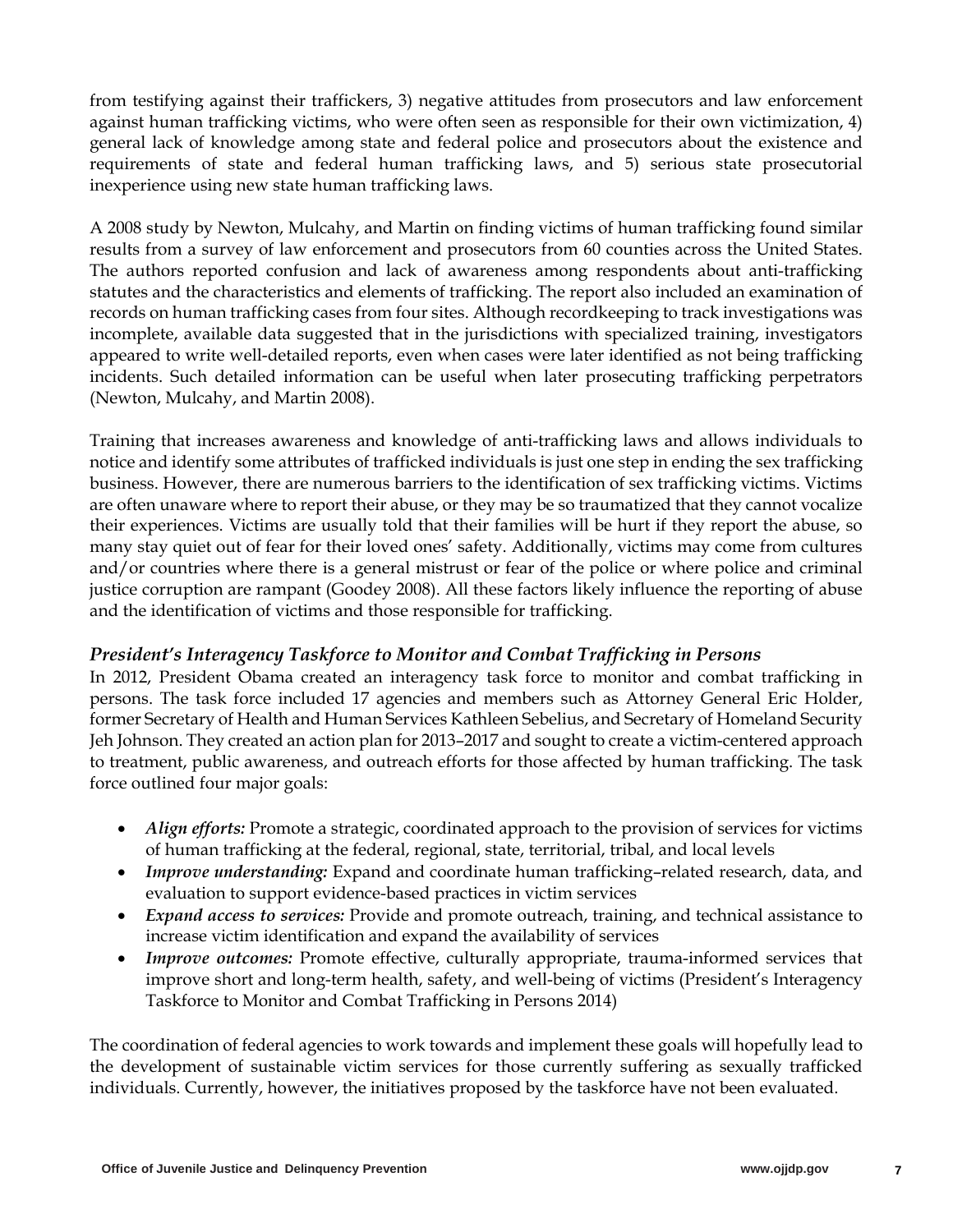#### *Safe Harbor Laws*

 and services (Wayman 2013). While SH laws may consist of a variety of provisions, there are generally included additional features, such as increasing penalties for pimps and johns, establishing training for Safe Harbor (SH) laws were developed from protections afforded victims of sex trafficking and CSEC created by the TVPA in 2000. They concentrate on rescuing and protecting minors exploited through prostitution, diverting them from the juvenile justice system, and offering them specialized treatment two major elements: the decriminalization of prostitution for minors and the provision of services for youths exploited through prostitution. Most states tend to focus on either decriminalization or the provision of services rather than simultaneously addressing both elements. Connecticut and Tennessee, for instance, prohibit the prosecution of minors but offer little else in protection or specialized services. Massachusetts, New York, Ohio, Vermont, and Washington do not decriminalize youths engaged in prostitution (Wayman 2013; Geist 2012) but do offer diversion programs designed to provide needed services. Minnesota and Illinois use a combination of both decriminalization and diversion to provide the most comprehensive legal reform (Geist 2012). Some states that have passed SH laws have also law enforcement, and providing access to housing or safe shelters for victims (Wayman 2013).

 psychological trauma associated with CSEC and sex trafficking of minors (Geist 2012). Services include shelter/housing, child care, medical care, substance abuse and mental health treatment, job training, Decriminalization under SH laws allows minors exploited through prostitution to avoid arrest and prosecution, since they are viewed as victims of trafficking (Wayman 2013). The provision of specialized treatment and services under SH laws concentrates on the emotional, physical, and and continuing education (Cohen 1987; Cohen, Edberg, & Gies 2011). In some states, youths receive services through state agencies, such as child welfare, because the juvenile justice system may be ill equipped to address the unique needs of CSE and trafficking victims (Geist 2012).

SH laws attempt to change the response and treatment of prostituted juveniles, so all youths are viewed as victims and receive needed services to address their victimization. There are currently 18 states that have offer some form of a SH law in the United States.

#### *Screening Tools*

 detailing its findings on an innovative Human Trafficking Identification Tool (Simich 2014). The tool is practices. The 30-topic questionnaire is statistically validated and designed to obtain evidence on victims, with 40 percent reported as sex trafficked and 60 percent as labor trafficked (Simich 2014). In an effort to better recognize trafficking victims, the Vera Institute recently published a report based on research that the Vera Institute conducted to develop reliable trafficking victim identification trafficking victimization. A study was conducted to test the screening tool on 180 potential trafficking victims identified through service victim organizations in five states. The study found that the tool could differentiate between labor and sex trafficking victims and also distinguish trafficking victims from other crime victims. Out of the 180 participants, 53 percent were identified as human trafficking However, the study had some limitations, including the fact that most interviewees were adults and most victims were foreign-born. Future evaluations using this tool could lead to improved ways of identifying child victims of CSEC and sex trafficking and providing these children with appropriate treatment.

#### *Prevention Programs*

 care providers, and other adults who work in a professional capacity with children. The program seeks The Stewards of Children program seeks to educate professionals working with children how to recognize and help child victims of sexual abuse. This prevention training program targets teachers, to improve awareness on the prevalence, consequences, and circumstances that surround child sexual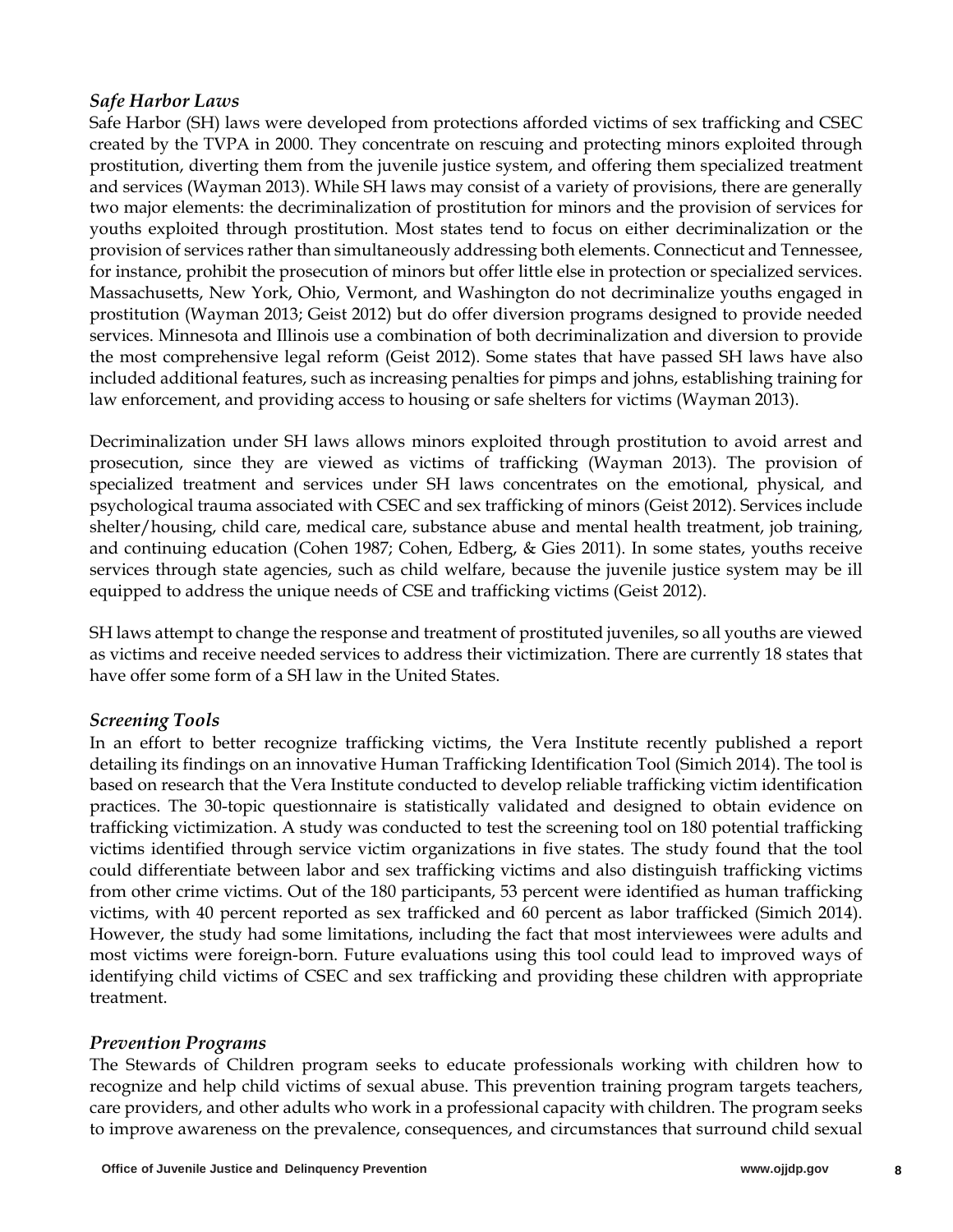abuse. Stewards of Children uses specific strategies to prevent child sexual abuse from occurring while also providing secondary training to identify if/when abuse occurred and how to appropriately respond to the child's needs. The program's goal is to keep children safe from future abuse while also preventing potential subsequent abuse-related problems.

A study conducted by Rheingold and colleagues (2011) found positive, significant differences between those adults who received training in the Stewards of Children program on measures of child sexual abuse knowledge and self-reported prevention behaviors compared with those adults in the wait-list control condition. These positive differences remained between groups at the 3-month follow-up. Epstein and Edelman (2013) found that many professionals who work regularly with child populations, such as social workers, teachers, and state welfare advocates, have encountered trafficked children but did not recognize that the children had been trafficked. Programs such as Stewards of Children focus on training professionals that work directly with children to recognize and identify those who may be at risk for sexual abuse or victimization.

#### *Treatment Programs for Victims*

Victims of trafficking and CSEC often have serious and complicated mental health needs caused by their traumatic experiences. Often victims experience psychological issues such as posttraumatic stress disorder (PTSD). A Department of Health and Human Services report on evidence-based mental health treatment for victims of human trafficking found that some of the "most common presentations for victims of child sexual exploitation are substance-related disorders, dissociative disorders, impulse control, conduct disorder, attention-deficit/hyperactivity disorder, antisocial personality traits, and most or all of the Axis IV psychological and environment problems" (Williamson, Dutch, and Clawson 2010, 8).

 and Clawson 2010). The Trauma-Focused Cognitive Behavioral Therapy (TF–CBT) program is one that Unfortunately, information is lacking about effective methods to treat youth because the identification of PTSD in children has only been recognized more recently compared with adults (Williamson, Dutch, has been shown to positively impact children who have experienced negative traumatic life events. The TF–CBT treatment intervention is designed to support children ages 3–18 and their parents in overcoming the negative effects of physical and/or sexual abuse. It targets serious emotional problems, including PTSD, stress, anxiety, fear, and depression, by teaching children new skills to process thoughts and emotions that result from the traumatic events. TF–CBT integrates cognitive and behavioral interventions with traditional child-abuse therapies. Its focus is to help children talk directly about their traumatic experiences in a supportive environment.

Studies by Deblinger, Lippman, and Steer (1996), Cohen and Mannarino (1996), and Cohen -and colleagues (2004) found that children assigned to TF–CBT treatment scored significantly lower than control group children on scales measuring PTSD, depression, problem behaviors, sexualized behaviors, and externalizing behaviors. At the 2-year follow-up period, the Deblinger team (1996) found that improvements in externalizing behavior, depression, and PTSD for children were maintained.

More information on the programs can be found at the following two sites:

[Stewards of Children](http://www.campbellcollaboration.org/lib/download/1623?ID=327)  [Trauma-Focused Cognitive Behavioral Therapy \(TF–CBT\)](http://www.chhs.ca.gov/CWCDOC/CSEC%20Fact%20Sheet%20-%201.pdf?ID=195) 

Programs that target CSEC victims often have multiple limitations. For instance, most available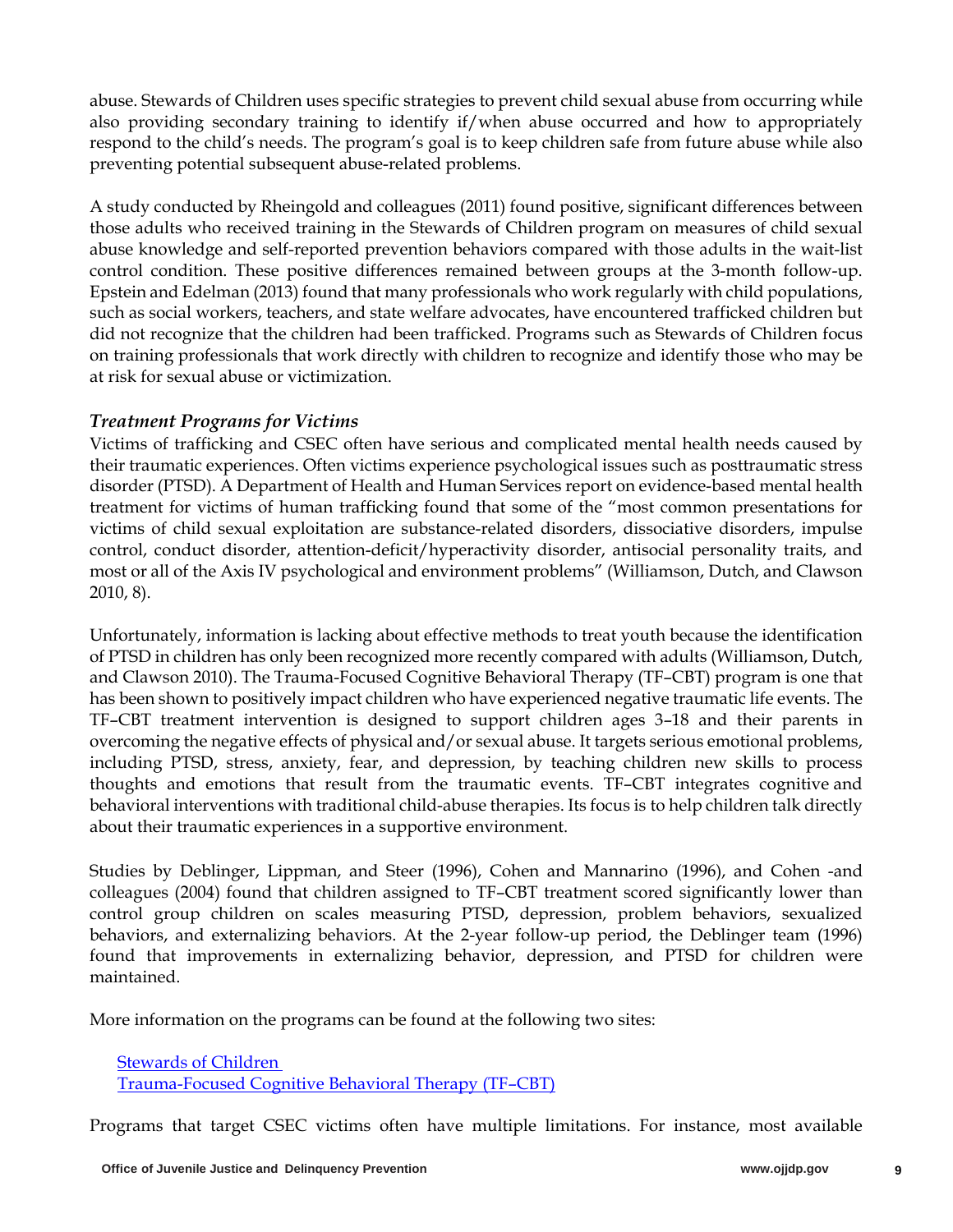research on treating CSEC victims contains incomplete or inadequate information about the programs and their implementation. The studies usually have very small sample sizes, in part due to the difficulty in identifying and providing services to the population. Additionally, many programs are only funded for a short time, and are often forced to end because there are no additional financial resources to support or expand them (citation).

## **Conclusions**

 advantage of vulnerable populations through commercial sexual exploitation of children and sex of traffickers and sex abusers (Farrell et al. 2012), as well as increased opportunities for victims to be While national and international agencies have attempted to locate and punish those who seek to take trafficking, much work is still needed in this area (President's Interagency Taskforce to Monitor and Combat Trafficking in Persons 2014). Few evidence-based programs support CSEC victims or educate the public, sex buyers, and traffickers. Research suggests greater emphasis is needed on the prosecution diverted into appropriate treatment programs rather than be prosecuted for selling sex (Cohen, Edberg, and Gies 2011). Additional research may provide the insight needed to effectively combat and finally end the occurrence of these crimes.

## **References**

- Office of Justice Programs, Office of Juvenile Justice and Delinquency Prevention. https://www.ncjrs.gov/pdffiles1/ojjdp/228631.pdf Adams, William, Colleen Owens, and Kevonne Small. 2010. *Effects of Federal Legislation on the Commercial Exploitation of Children*. Juvenile Justice Bulletin. Washington, D.C.: U.S. Department of Justice,
- Banks, Duren, and Tracy Kyckkelhahn. 2011. *Characteristics of Suspected Human Trafficking Incidents*, *2008–10*. Washington, D.C.: U.S. Department of Justice, Office of Justice Programs, Bureau of Justice Statistics.

http://www.bjs.gov/content/pub/pdf/cshti0810.pdf

- Bryan, Courtney. 2014. "What Judges Need to Know About Human Sex Trafficking: Screening and Assessment and Matching to Empirically Based Treatment." Presented at the NCJFCJ Annual Conference July 14, 2014, Chicago, Ill.
- Cohen, Marcia I. 1987. *Identifying & Combating Juvenile Prostitution. A Manual for Action.* National Association of Counties Research, Inc. Washington, DC. And National Resource Center for Youth Services. Tulsa, OK.
- Cohen, Judith A., and Anthony P. Mannarino. 1996. "A Treatment Outcome Study for Sexually Abused Preschool Children: Initial Findings." *Journal of the American Academy of Child and Adolescent Psychiatry* 35(1):42–43.
- Cohen, Judith A., Esther Deblinger, Anthony P. Mannarino, and Robert A. Steer. 2004. "A Multisite Randomized Trial for Children With Sexual Abuse–Related PTSD Symptoms." *Journal of the American Academy of Child and Adolescent Psychiatry* 43:393–402.
- Cohen, Marcia I., Mark C. Edberg, and Stephen V. Gies. 2011. *Final Report on the Evaluation of the SAGE Project's LIFESKILLS and GRACE Programs.* Washington, D.C.: U.S. Department of Justice, Office of Justice Programs, National Institute of Justice.
- Laura Pacifici, and Lilly Yu. 2014. *Estimating the Size and Structure of the Underground Commercial Sex*  http://www.urban.org/UploadedPDF/413047-Underground-Commercial-Sex-Economy.pdf Dank, Meredith, Bilal Khan, P. Mitchell Downey, Cybele Kotonias, Deborah Mayer, Colleen Owens, *Economy in Eight Major U.S. Cities.* Washington, D.C.: The Urban Institute.

 <http://www.urban.org/UploadedPDF/413047-Underground-Commercial-Sex-Economy.pdf>Deblinger, Esther, Julie Lippman, and Robert A. Steer. 1996. "Sexually Abused Children Suffering From Posttraumatic Stress Symptoms: Initial Treatment Outcome Findings." *Child Maltreatment* 1:310–21. Epstein, Rebecca, and Peter Edelman. 2013. Blueprint: A Multidisciplinary Approach to the Domestic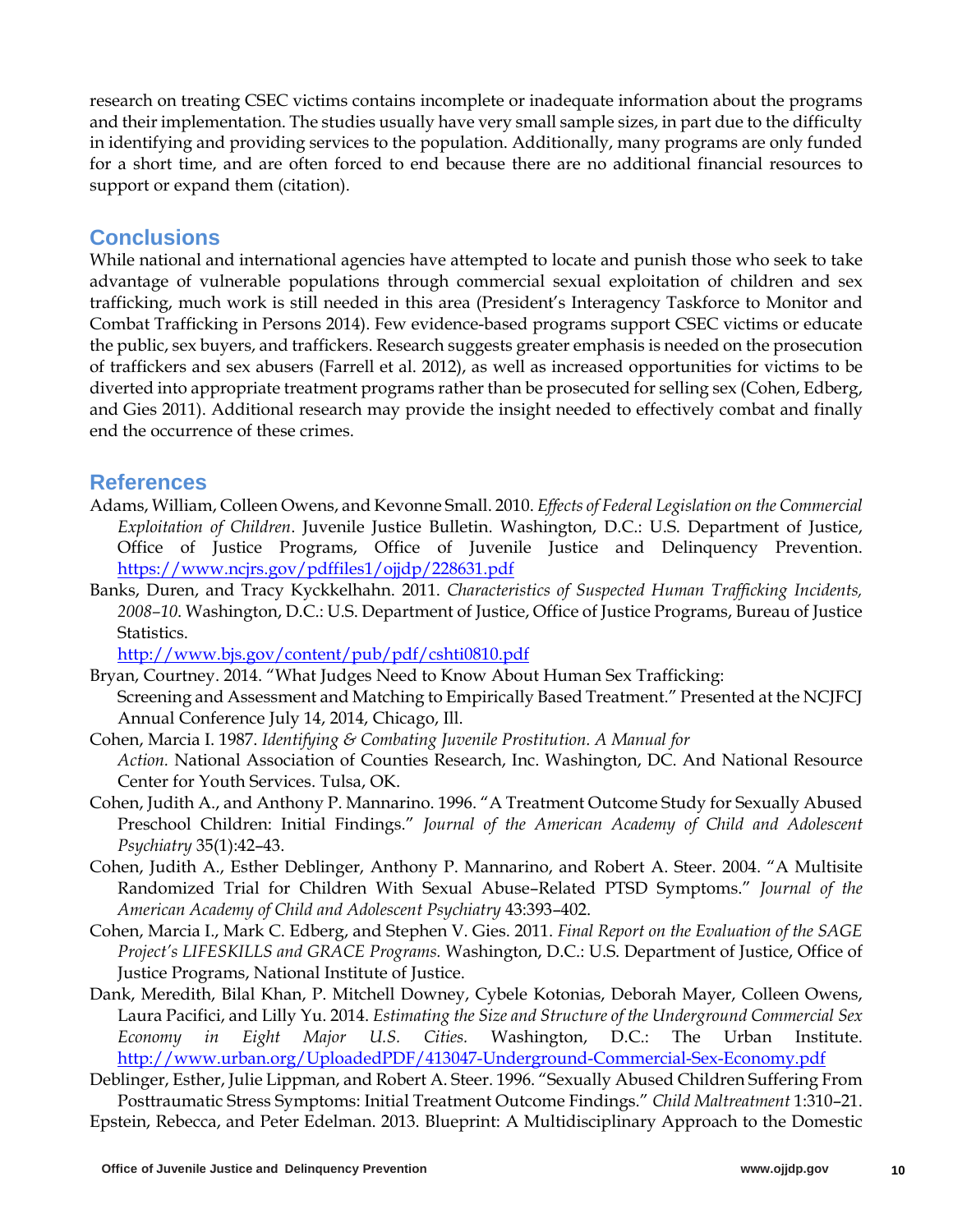Sex Trafficking of Girls. Based on the Conference "Critical Connections: A Multisystems Approach to the Domestic Sex Trafficking of Girls." Held at Georgetown Law, Washington, D.C. [http://www.law.georgetown.edu/academics/centers-institutes/poverty](http://www.womenssupportproject.co.uk/content/commercialsexualexploitation/173,172?csModule=security/getfile&pageid=169026)[inequality/loader.cfm?csModule=security/getfile&pageid=169026,](http://www.womenssupportproject.co.uk/content/commercialsexualexploitation/173,172?csModule=security/getfile&pageid=169026) March 12.

 Estes, Richard J., and Neil Alan Weiner. 2001. "The Commercial Sexual Exploitation of Children in the U.S., Canada, and Mexico." Philadelphia, Pa.: University of Pennsylvania, School of Social Work, Center for the Study of Youth Policy.

[http://www.sp2.upenn.edu/restes/CSEC\\_Files/Exec\\_Sum\\_020220.pdf](http://www.chhs.ca.gov/CWCDOC/Ending%20CSEC%20-%20A%20Call%20for%20Multi-System%20Collaboration%20in%20CA%20-%20February%202013.pdf) 

Farrell, Amy, Jack McDevitt, Rebecca Pfeffer, Stephanie Fahy, Colleen Owens, Meredith Dank, and William Adams. 2012. *Identifying Challenges to Improve the Investigation and Prosecution of State and Local Human Trafficking Cases.* Washington, D.C.: U.S. Department of Justice, Office of Justice Programs, National Institute of Justice.

<https://www.ncjrs.gov/pdffiles1/nij/grants/238795.pdf>

- Geist, Darren. 2012. *Finding Safe Harbor: Protection, Prosecution, and State Strategies to Address Prosecuted Minors.* Legislation and Policy Brief 4(2): Article 3.
- Goodey, Jo. 2008. "Human Trafficking: Sketchy Data and Policy Responses." *Criminology and Criminal Justice* 8(4):421–42.
- Goodman, Miriam and Julie Laurence. N.d. *Child Trafficking Victims and the State Courts, Chapter 4*. Human Trafficking and the State Courts Collaborative.
- Greenbaum, Jordan. 2014. "Child Sex Trafficking and Commercial Sexual Exploitation." Presented at the Annual NCJFCJ Conference, July 15, 2014, Chicago, Ill.
- $in$ Hughes, Donna M. 1999. *Pimps and Predators on the Internet: Globalizing the Sexual Exploitation of Women and Children*. New York, N.Y.: Coalition Against Trafficking in Women. [http://www.uri.edu/artsci/wms/hughes/pprep.htm](http://www.crimesolutions.gov/ProgramDetails.aspx)
- IOM (Institute of Medicine) and NRC (National Research Council). 2013. *Confronting Commercial Sexual Exploitation and Sex Trafficking of Minors in the United States.* Washington, D.C.: The National Academies Press.
- Prostitution." *Journal of Aggression, Maltreatment & Trauma* 15(2):1–19. Kennedy, M. Alexis, Carolin Klein, Jessica T.K. Bristowe, Barry S. Cooper, and John C. Yuille. 2007. "Routes of Recruitment: Pimps' Techniques and Other Circumstances That Lead to Street
- National Institute of Justice. 2007. *Commercial Sexual Exploitation of Children: What Do We Know and What Do We Do About It?* Washington, D.C.: U.S. Department of Justice, Office of Justice Programs, National Institute of Justice.

https://www.ncjrs.gov/pdffiles1/nij/215733.pdf

hewton, Phyllis J., Timothy M. Mulcahy, and Susan E. Martin. 2008. *Finding Victims of Human Trafficking.* Washington, D.C.: U.S. Department of Justice, Office of Justice Programs, National Institute of Justice.

https://www.ncjrs.gov/pdffiles1/nij/grants/224393.pdf

https://wew.ncjr.gov/pdf. 2014. "Courts Take a Kinder Look at Victims of Child Sex Trafficking." Washington, D.C.: NPR. March 1, 2014.

**trafficking** [http://www.npr.org/2014/03/01/284487140/courts-take-a-kinder-look-at-victims-of-child-sex-](http://www.bjs.gov/content/pub/pdf/cshti0810.pdf)

 Office of Juvenile Justice and Delinquency Prevention (OJJDP) n.d. "Commercial Sexual Exploitation of Children" Retrieved from: https://www.ojjdp.gov/programs/csec\_program.html

The Polaris Project. 2012. *Human Trafficking Cheat Sheet.* Washington, D.C.: Polaris Project.

The Polaris Project. 2013. *2013 State Ratings on Human Trafficking Laws*. Washington, D.C.: Polaris Project.

 [3pgr.pdf](http://www.polarisproject.org/storage/documents/POC/2013-State-Ratings_pamphlet-3pgr.pdf) [http://www.polarisproject.org/storage/documents/POC/2013-State-Ratings\\_pamphlet-](http://www.polarisproject.org/storage/documents/POC/2013-State-Ratings_pamphlet-3pgr.pdf)